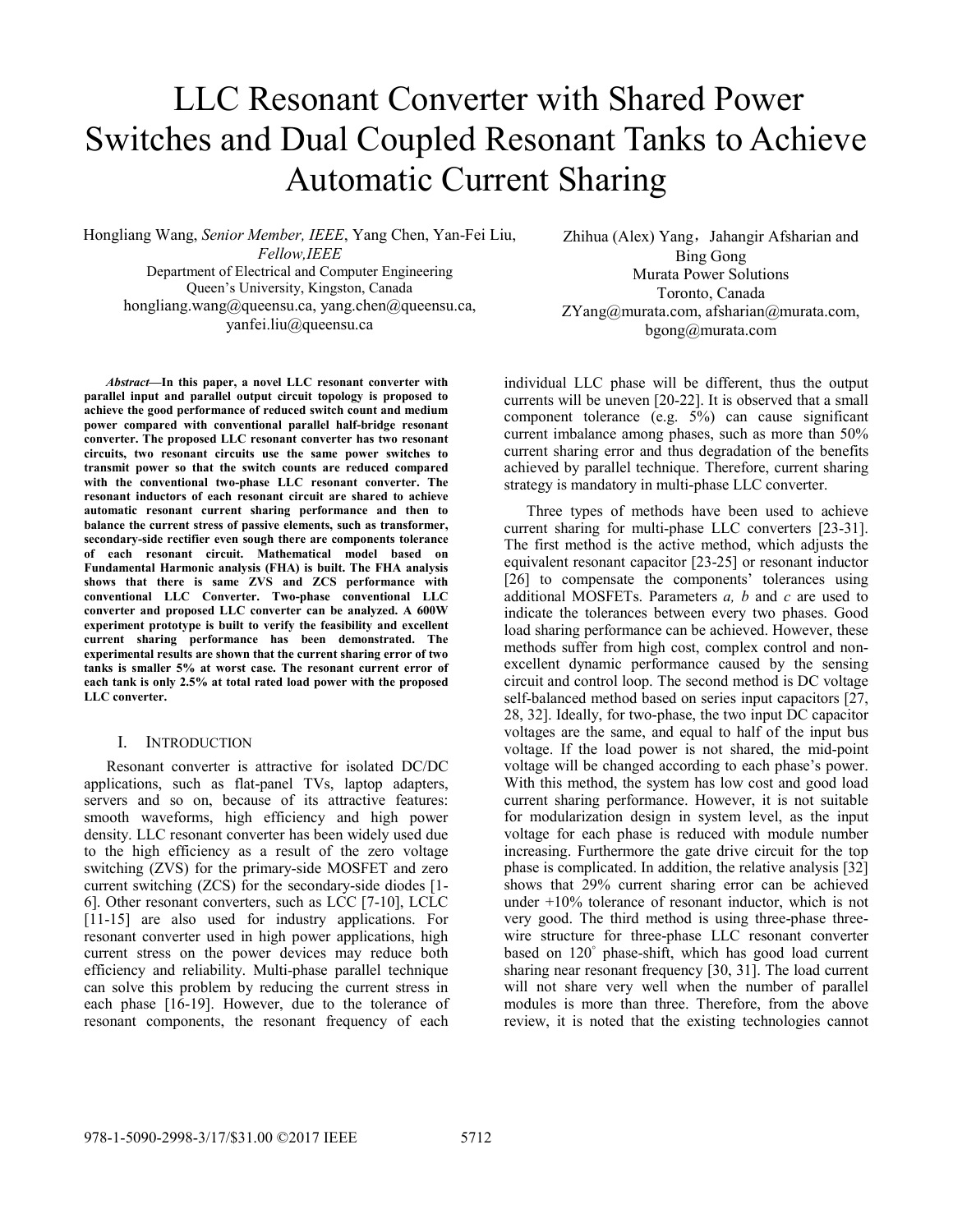provide cost effective, flexible current sharing performance for multi-phase LLC resonant converters.

The authors have proposed passive impedance matching technology to achieve automatic current sharing [33, 34]. Two realization methods have been introduced. One is common inductor[35], the other is common capacitor[36].

In this paper, a common inductor multi-phase LLC resonant converter is proposed. The resonant inductor in each LLC phase is connected in parallel to achieve automatic current sharing. First Harmonic Analysis (FHA) shows that the load current of each phase can be automatically shared. This technology is simple that no additional cost or complex control is needed. It can be expanded to any number of phases.

This paper is organized as follows. Current sharing analysis of conventional multi-phase LLC resonant converter is given in Section II. Section III discusses current sharing analysis of the proposed common inductor multi-phase LLC resonant converter. The simulation results are provided in Section IV. Section V provides the experimental results of a two-phase 600W LLC resonant converter prototype both the conventional method and the proposed method. And the paper is concluded in Section VI.

# II. WORING PRINCIPLE OF THE PROPOSED LLC RESONANT CONVERTER

In this section, a new LLC resonant converter with dual resonant tanks is proposed. It has two shared power switches and dual resonant tanks. Part A introduces the proposed converter and several terms' definitions. Section B shows the operation mode of the proposed LLC resonant converter.

## *A. Proposed LLC Resonant Converter with Dual Coupled Resonant Tanks*

The proposed LLC resonant converter with dual coupled resonant tanks is shown in 0. It has two power switches Q1 and Q2 and two resonant tanks with one common inductor *L*s. The term *iLs* is the common inductor current. The #1 resonant tank consists of the common inductor *Ls*, resonant capacitor *Cr1*, and magnetizing inductor Lm1. And the #2 resonant tank is composed of common inductor *Ls*, resonant capacitor *Cr2* and magnetizing inductor *Lm2*.



Fig.1 LLC resonant converter with dual coupled resonant tanks

Two high-frequency transformers are used to transmit power from primary side to secondary side. *n* in 0 is transformer turn ratio. To achieve high efficiency for low output voltage, high current applications, the Synchronous Rectifier (SR) is used to replace diode rectifiers. SR11 and SR12 work to transmit power for the first resonant tank. SR21 and SR22 flow the secondary current to transmit the second resonant tank energy.

As shown in 0, *iQ1*, *iQ2, iSR11*, *iSR12*, *iSR21* and *iSR22* are the currents respectively in Q1, Q2, SR11, SR12, SR21 and SR22; the currents  $i_{Cr1}$  and  $i_{Cr2}$ ,  $i_{Lml}$  and  $i_{Lm2}$ ,  $i_{rect1}$  and  $i_{rect2}$ , *io1* and *io2*, *Co1,* and *Co2* are the resonant current ,magnetizing current , rectifier current, output current and output capacitor of two resonant tanks, respectively.

## *B. Working Pinciple of the Proposed LLC Resonant Converter*

Some assumptions are made before analyzing the working principle of the proposed LLC resonant converter.

- (1) Switches Q1 and Q2 have the same parasitic capacitance.
- (2) Resonant capacitance  $C_{r1} = C_{r2} = C_r$ .
- (3) Magnetizing inductance  $L_{m1} = L_{m2} = L_m$ .
- (4) Transformers T1 and T2 are identical and turn ratios are both n.

Based on the assumptions mentioned above, the equivalent resonant inductance of each tank is twice of common inductance. Thus, the two resonant tanks have the same resonant frequency as shown in  $(1)$ .

$$
f_r = \frac{1}{2\pi\sqrt{2L_sC_r}}\tag{1}
$$

The proposed LLC resonant converter has eight operation modes during one switching period. The key waveforms of the proposed LLC resonant converter are shown in 0. The detailed eight operation modes of the proposed LLC resonant converter are expressed in 0.

*Mode 1 [t<sub>0</sub>* $\rightarrow$ *t<sub>1</sub>]*: Q1 is on and Q2 is off. This mode starts at  $t_0$  when Q1 turns on. Q2 keeps off. The drain voltage of Q2 equals to Vin. The body diode of switch Q1 is on as the common inductor current *iLs* is negative at *t0*. So the switch Q1 achieves ZVS performance. The SR12 and SR21 are on to flow rectifier current. The voltages of magnetizing inductors are clamped by output voltage. Thus, the currents  $i_{Lml}$  and  $i_{Lm2}$  in the magnetizing inductors decrease. The power is transferred from input voltage Vin to output load R<sub>0</sub>.

*Mode 2 [t<sub>1</sub>* $\rightarrow$ *t<sub>2</sub>]*: Q1 is on and Q2 is off. Mode 2 starts at  $t_1$  when  $i_{Ls} = 0$ ,  $i_{Cr1} = 0$  and  $i_{Cr2} = 0$ . The drain voltage of Q2 equals to Vin. The current in the common inductor is positive after  $t_1$ . The SR12 and SR21 keep on. The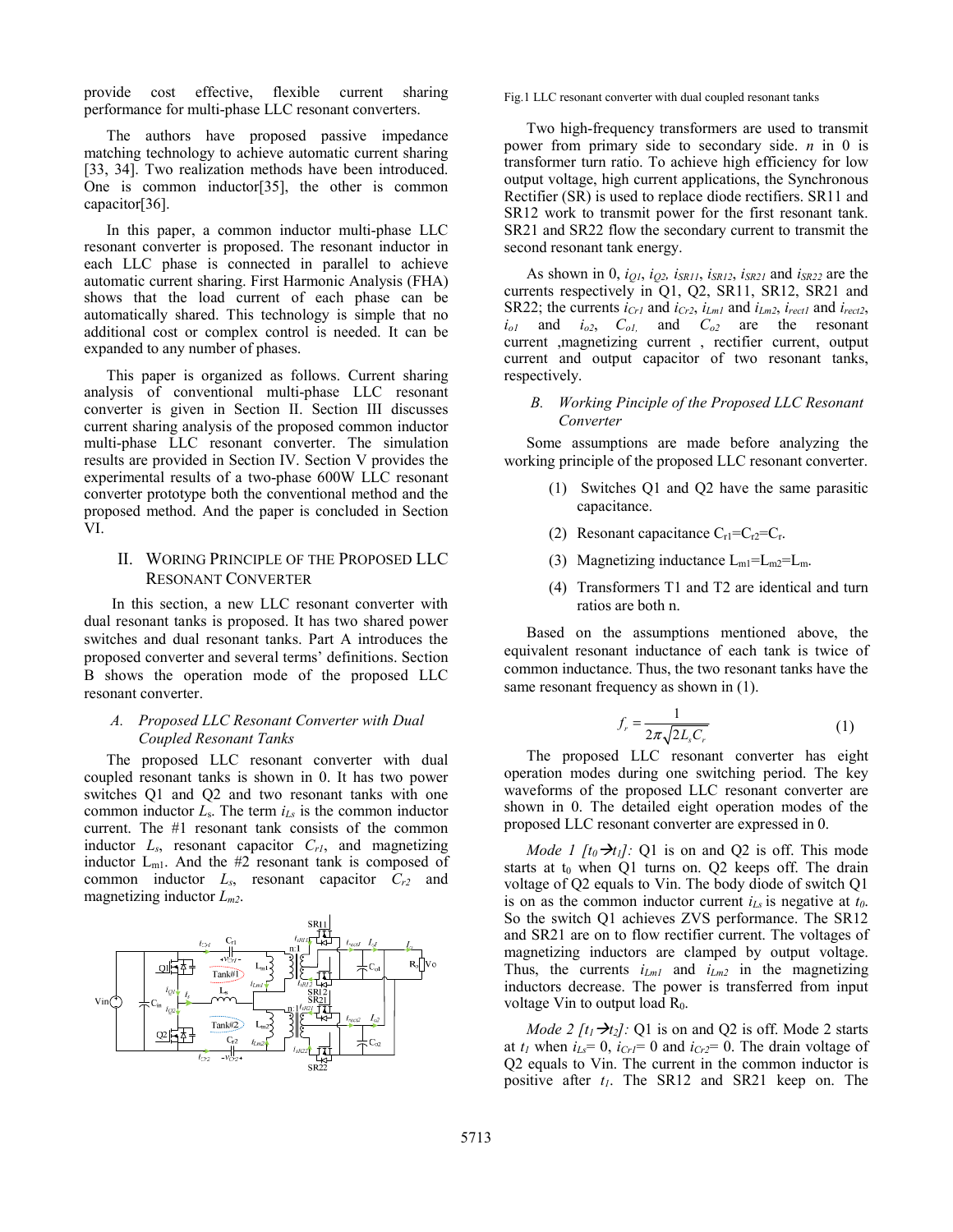voltages of magnetizing inductors are clamped by output voltage. Thus, the currents  $i_{Lm1}$  and  $i_{Lm2}$  in the magnetizing inductors decrease. This mode ends when  $i_{Lml} = i_{CrI}$ , and  $i_{Lml} = i_{Crl}$ .

*Mode 3 [t<sub>2</sub>*  $\rightarrow$ *t<sub>3</sub>]:* Q1 is on and Q2 is off. *iSR12* and *iSR21* become zero and *iLm1*= *iCr1*, *iLm1*= *iCr1*. There is no power transmitted from the primary side to secondary side of transformer. The voltages of magnetizing inductors are no longer clamped by output voltage. The resonant current flows into the magnetizing inductor.



Fig.2 Key waveforms of the proposed LLC resonant converter

*Mode 4 [t<sub>3</sub>*  $\rightarrow$ *t<sub>4</sub>]:* This is the dead time during which both Q1 and Q2 are off. At  $t = t_3$ ,  $i_{Ls}$  is larger than zero. At the same time, the parasitic capacitor of Q1 is charged and parasitic capacitor of Q2 is discharged. The body diode of Q2 is on when the drain-source voltage of Q2 decreases to zero.

*Mode 5 [t<sub>4</sub>*  $\rightarrow$ *t<sub>5</sub>]*: Q1 is off and Q2 is on. At *t*= *t<sub>4</sub>*, *i<sub>Ls</sub>* is delivered from body diode of Q2 so that no significant energy is lost during the turn on transient. ZVS performance is achieved for Q2. SR11 and SR22 transfer the energy from power source Vin to output load  $R_0$ . The voltages of magnetizing inductors are clamped by output voltage. This mode ends when *iLs*= 0.

*Mode 6 [t<sub>5</sub>* $\rightarrow t_6$ ]: Q1 is off and Q2 is on. *i<sub>Ls</sub>* becomes positive at  $t = t_5$ . Mode 6 starts at  $t_5$  when  $i_{Ls} = 0$ ,  $i_{Cr} = 0$  and  $i_{Cr2}$ = 0. The drain voltage of Q1 equals to Vin. The current

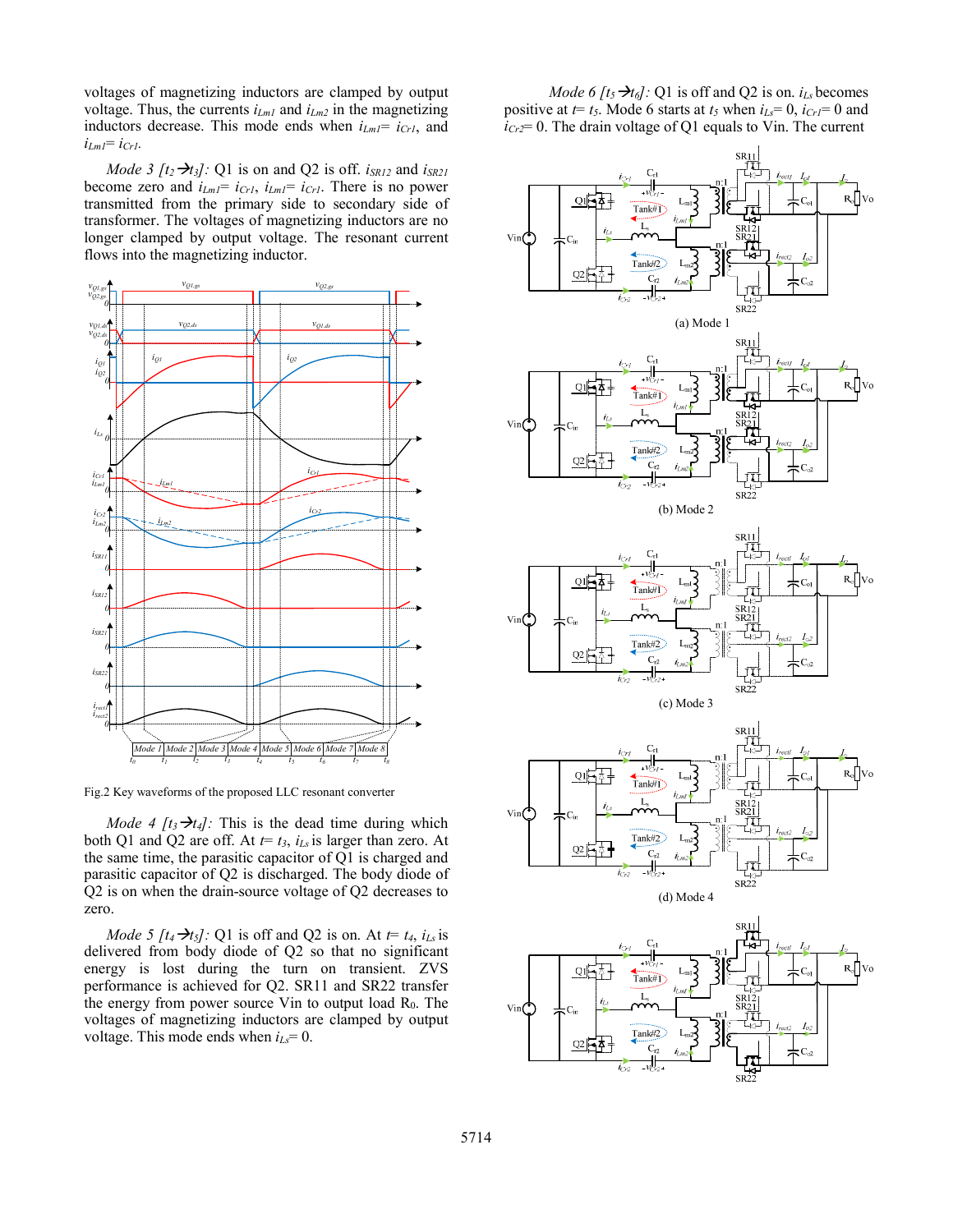(e) Mode 5



Fig.3 Operation modes of the porosed LLC resonant converter with dual coupled resonant tanks

of common inductor is negative after *t5*. The SR11 and SR22 keep on. The voltages of magnetizing inductors are clamped by output voltage. Thus, the currents *iLm1* and *iLm2* in the magnetizing inductors increase. This mode ends when  $i_{Lml} = i_{Crl}$  and  $i_{Lml} = i_{Crl}$  at  $t = t_6$ .

*Mode 7 [t<sub>6</sub>* $\rightarrow$ *t<sub>7</sub>]*: Q1 is off and Q2 is on. *i<sub>SR12</sub>* and *i<sub>SR21</sub>* become zero.  $i_{Lml} = i_{Crl}$  and  $i_{Lml} = i_{Crl}$ . There is no power transmitted from the primary side to secondary side of transformer. The voltages of magnetizing inductors are no longer clamped by output voltage. The resonant current flows into the magnetizing inductor.

*Mode 8 [t7* $\rightarrow t_8$ ]: This is the dead time during which both Q1 and Q2 are off. At  $t=t_7$ ,  $i_{Ls}$  is smaller than zero. At the same time, the parasitic capacitor of Q1 is discharged and parasitic capacitor of Q2 is charged. The body diode of Q1 is on when the drain-source voltage of Q1 decreases to zero.

#### *C. Dual LLC Resonant Circuits Analysis*

There are two resonant tanks in which the inductor Ls is shared by them. The input voltage of the resonant tank is of square waveform. According to Pulse Frequency Modulation (PFM), the duty cycles of Q1 and Q2 both equal to 0.5. The equivalent input voltage of each phase can be calculated according to Fourier series analysis.

$$
\begin{cases}\nv_{in1} = \frac{V_{in}}{2} + \sum_{l=1,3,5...}^{\infty} \frac{2V_{in}}{j\pi} \sin(2\pi l f_s t) = v_{dc} + v_{ac} \\
v_{in2} = \frac{V_{in}}{2} - \sum_{l=1,3,5...}^{\infty} \frac{2V_{in}}{j\pi} \sin(2\pi l f_s t) = v_{dc} - v_{ac}\n\end{cases}
$$
\n(2)

Where *fs* is the switching frequency, the basic equivalent circuit is shown in 0

 $L_{ml}$ n:1 SR11 SR12 Vo Ro Ls  $L_{m2}$ n:1 SR21  $i_{Crl}$   $C_{r1}$   $i_{sR11}$   $C_{r1}$   $i_{rectl}$   $I_{ol}$ *Io2*  $i_{rect1}$   $I_{o1}$   $I_{o}$ *irect2*  $C_{r1}$ *iCr2* Tank#1 Tank#2  $C_{r2}$  $C_{o1}$  $C_{o2}$ *isR11 isR12 isR22 isR21 iLm2 iLm1 vCr2 vCr1 is vin1 vin2*

Fig.4 Equivalent circuit of dual resonant tanks

It can be observed from (2), there are two parts of equivalent input voltage of each tank. The first one is DC bias *vdc*, and the second part is AC value *vac*.

SR22

Considering the DC value, the impedance of inductor is zero, which means the primary side is shorted. The equivalent circuit under DC bias is shown in 0



Fig.5 Equivalent circuit of dual resonant tanks under DC voltage source

Thus, the DC voltage of each resonant capacitor can be calculated in (3).

$$
\begin{cases}\n V_{C_{r1\_dc}} = \frac{V_{in}}{2} \\
 V_{C_{r2\_dc}} = \frac{V_{in}}{2}\n\end{cases}
$$
\n(3)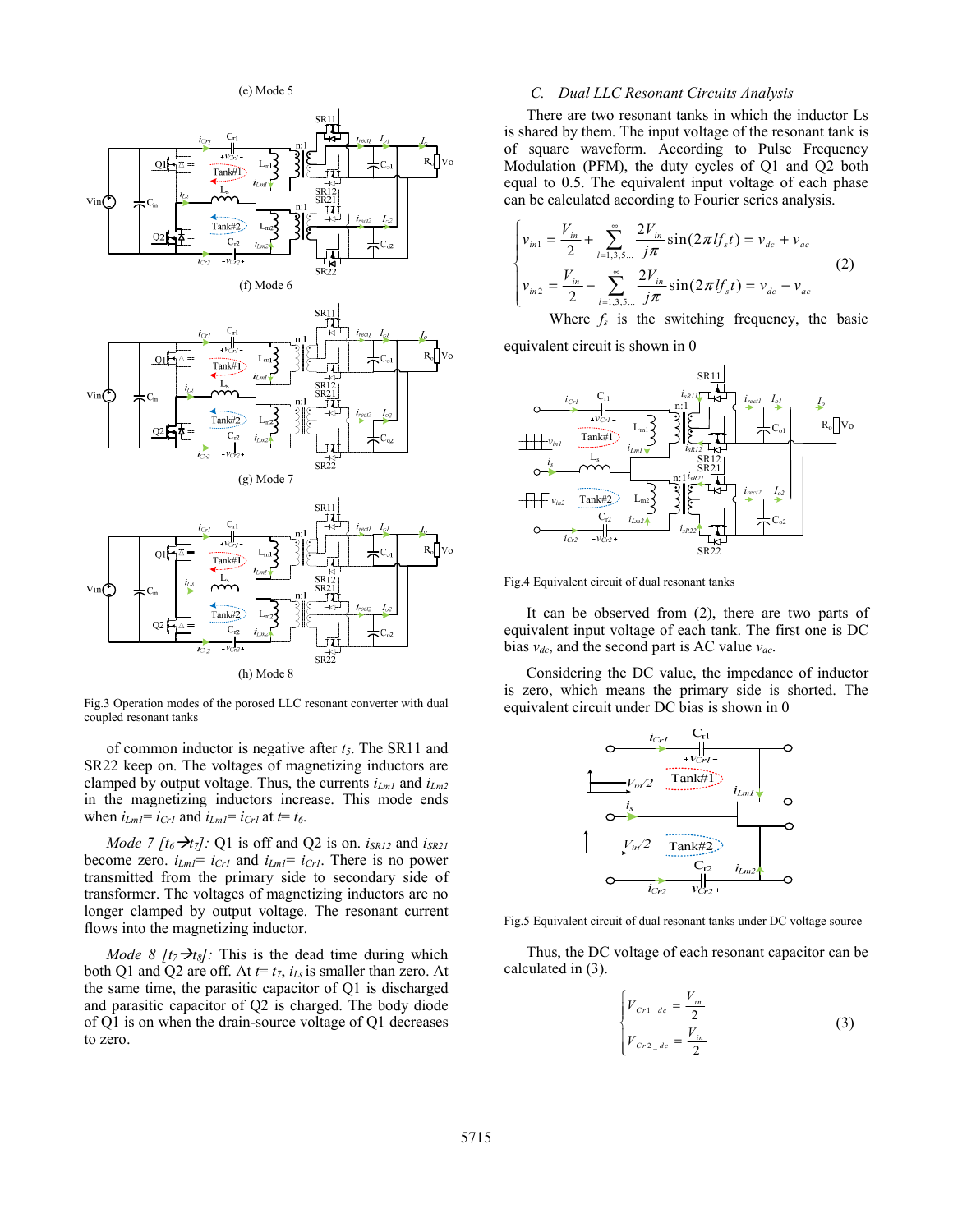The equivalent circuit of dual resonant tanks under AC voltage source is shown in 0.



Fig.6 Equivalent circuit of dual resonant tanks under AC voltage source

According to the assumptions mentioned above, there are the same resonant components, such as resonant capacitance and magnetizing inductance. Thus, the load current is shared. The equivalent ac resistance of each tank is expressed as (4).

$$
\begin{cases}\nR_{ac1} = R_{ac2} = 2R_{ac} \\
R_{ac} = \frac{8n^2}{\pi^2} R_o\n\end{cases}
$$
\n(4)

The resonant tank parameters are calculated in (5).

$$
\begin{cases} C_{r1} = C_{r2} = C_r \\ L_{m1} = L_{m2} = L_m \end{cases}
$$
 (5)

The voltage gain based on First Harmonic Analysis (FHA) is shown in (6).

$$
G_{DC} = \frac{nV_o}{V_{in}/2} = \frac{1}{\sqrt{\left[\frac{1}{m}(\frac{f_r}{f_s})^2 - \frac{(1+m)}{m}\right]^2 + Q^2(\frac{f_r}{f_s} - \frac{f_s}{f_r})^2}}
$$
(6)

The existing k-q design method is used for the proposed LLC resonant converter[37]. A set of related parameters based on load power 300W of each resonant tank is designed and shown in **Error! Reference source not found.**

| <b>TABLE I.</b><br><b>VALUES OF RELATED PARAMETERS</b> |                        |
|--------------------------------------------------------|------------------------|
| common inductor Ls                                     | $14.5 \mu H$           |
| Resonant capacitor $C_r$                               | $12$ nF                |
| Magnetizing inductor $L_m$                             | $95 \mu H$             |
| Switching frequency fs                                 | 160kHZ--250kHZ         |
| Transformer ratio <i>n</i>                             | 20                     |
| Resonant frequency $f_r$                               | $270$ kHz              |
| Output voltage $V_o$                                   | 12V (rated voltage)    |
| Total Output load $R_{o}$                              | Rate load $0.24\Omega$ |

## III. CURRENT SHARING ANALYSIS UNDER COMPONENTS TOLERANCE

0shows the load current sharing error changing with switching frequency under four different tolerances. (*b*, *c*) means that  $C_{r2} = b \quad C_{r1}$  and  $L_{m2} = c \quad L_{m1}$ . Case 1 is  $(b,$ *c*)=(1.05, 1), case 1 is (*b*, *c*)=(1, 1.05), case 1 is (*b*,  $c$ )=(1.05, 1.05) and case 5 is (*b*, *c*)=(1.05, 0.95).

The maximum value of load current sharing error is 7.5% when the switching frequency is between 150kHZ and 250kHZ. Good current sharing performance of each resonant tank can be achieved using proposed LLC resonant converter.



Fig.7 Load current sharing error of proposed LLC resonant converter V.S. switching frequency

To demonstrate the load current sharing performance of each tank of the proposed LLC converter in different input and load conditions, the load current sharing error  $\sigma_{load}$  is calculated with FHA method based on the set of parameters shown in 0. The parameters are shown in 0is assigned to tank #1 as the reference, while parameters of tank  $#2$  will have  $\pm 5\%$  tolerances.

0(a) shows the load current sharing error  $\sigma_{load}$  with +5% tolerance on  $L_r$  only  $(C_{r2} = 1.05 \, C_{r1}, L_{m2} = L_{m1})$ . The load current sharing error equals zero at any input voltage and load. The maximum current sharing error is 2% @400V, 50A.

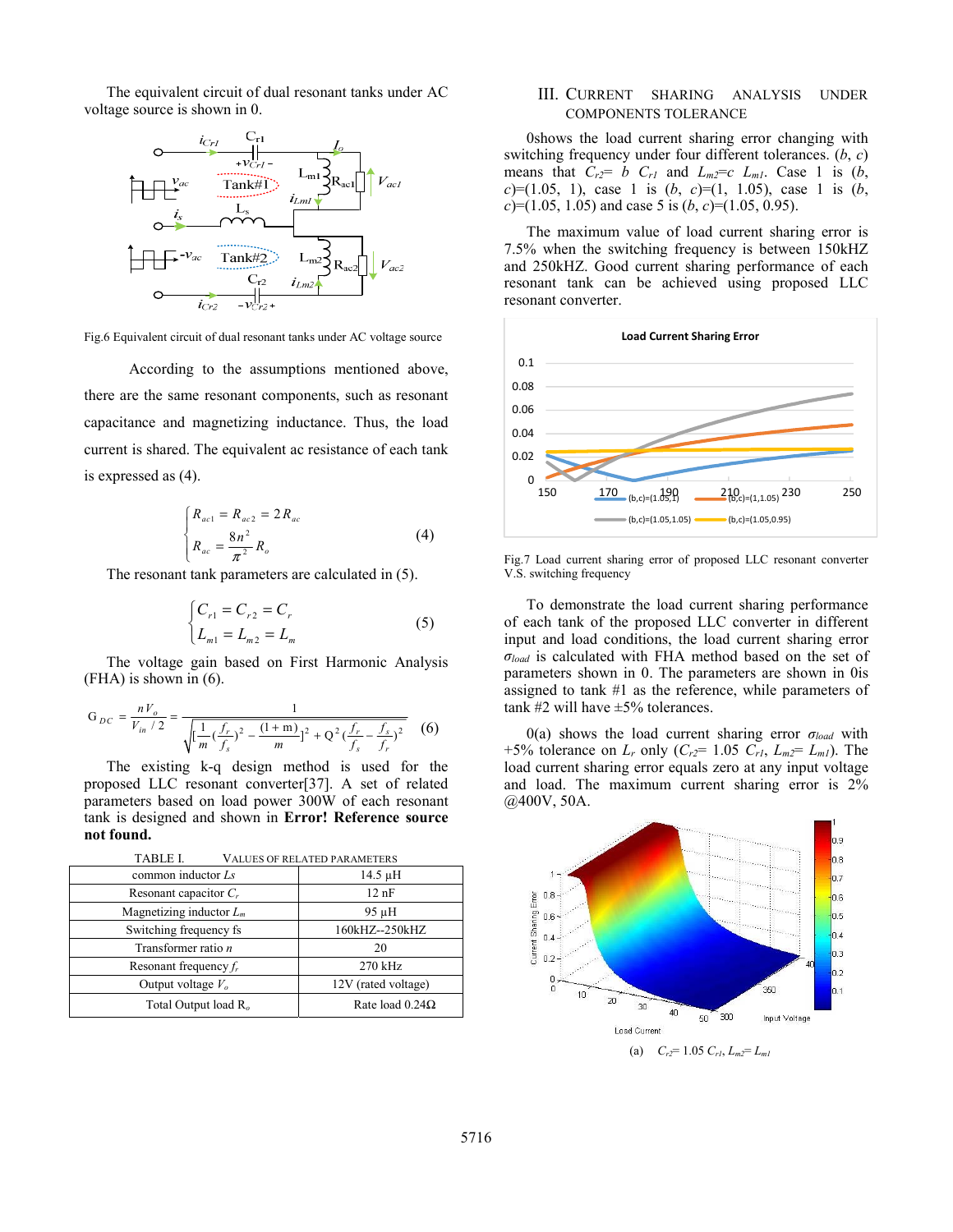

Fig.8 Load current sharing error of proposed LLC converter under different input voltage and different load

0(b) shows the load current error  $\sigma_{load}$  with +5% tolerance on  $C_r$  only  $(C_{r2} = C_{r1}, L_{m2} = 1.05 L_{m1})$ . The current sharing error  $\sigma_{load}$  decreases with load increasing and almost keeps constant with input voltage changing between 300V and 400V. The maximum current sharing error is 3% @400V, 50A.

0(c) shows the load current sharing error  $\sigma_{load}$  with  $+5\%$ tolerance on  $L_r$  only  $(C_{r2} = 1.05 \, C_{r1}, L_{m2} = 1.05 \, L_{m1})$ . The load current sharing error equals zero at any input voltage and load. The maximum current sharing error is 4% @400V, 50A.

0(d) shows the load current error  $\sigma_{load}$  with  $+5\%$ tolerance on  $C_r$  only ( $C_{r2}$ = 0.95  $C_{r1}$ ,  $L_{m2}$ = 1.05  $L_{m1}$ ). The current sharing error  $\sigma_{load}$  decreases with load increasing and almost keeps constant with input voltage changing between 300V and 400V. The maximum current sharing error is 2% @400V, 50A.

## IV. EXPERIMENT RESULTS

A 600W two-phase LLC converter prototype using common inductor current sharing technology is built to verify the feasibility and to demonstrate the advantages of the proposed method. The resonant tank parameter is designed based on traditional design method for singlephase LLC resonant converter. Thus, the design of proposed multi-phase LLC resonant converter is same as single-phase LLC converter. The prototype parameters are shown in TABLE II. In experimental prototype, the current on the secondary side is very high, and the PCB track should be as short as possible. Thus it is not appropriate or easy to measure the load current of each phase directly. As mentioned above, good resonant current sharing means good load current sharing. Resonant currents are measured as current sharing performance evaluation.

TABLE II. PROTOTYPE PARAMETERS

| Switching frequency            | 180kHz-270kHz                               |
|--------------------------------|---------------------------------------------|
| Input Voltage                  | 340V-400V                                   |
| Output Voltage                 | 12V                                         |
| <b>Output Power</b>            | $300W \times 2$                             |
| Transformer Ratio n            | 20:1                                        |
| <b>Output Capacitance</b>      | $1790 \mu F$                                |
| Series Capacitance( $C_r$ )    | $12nF$ $13nF$                               |
| Resonant Inductance $(Ls)$     | $12\mu H$                                   |
| Leakage Inductance $(L_e)$     | $6\mu$ H (Tank #1);<br>$6.5\mu$ H (Tank #2) |
| Magnetizing Inductance $(L_m)$ | 95µH (Tank #1);<br>92uH (Tank #2)           |
| Output Capacitance             | $1790\mu F$                                 |

0shows the experiment waveform of proposed LLC converter. The resonant current  $i_{Lr1}$  and  $i_{Lr2}$  is almost same at10A, 25A and 50A load. A very small angle difference between each tank is shown at different load.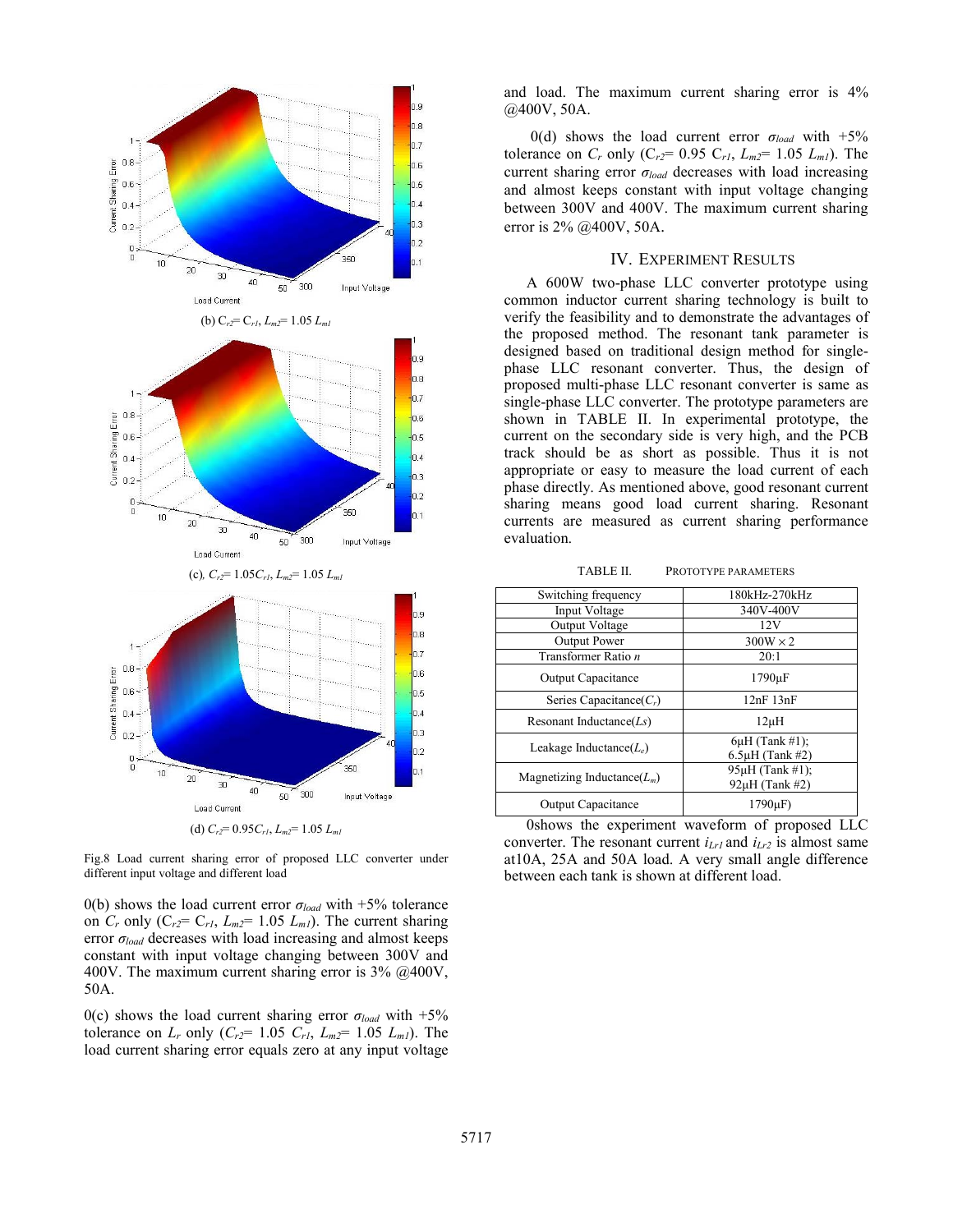

resonant current of phase 1.



To show the current sharing performance of each tank, the resonant current and resonant current sharing error is shown in 0The maximum resonant current sharing error is 4.8% of the proposed current sharing method. The resonant current sharing error can be significantly reduced using the proposed method. Good current sharing performance can be achieved based on proposed LLC converter with two tanks.



Fig.10 Resonant current error of each tank of proposed LLC converter

### V. CONCLUSION

A novel LLC resonant converter with parallel input and parallel output circuit topology is proposed to achieve the good performance of reduced switch count and medium power compared with conventional parallel half-bridge resonant converter. The FHA analysis shows that there is same ZVS and ZCS performance with conventional LLC Converter. The analysis results, simulation results and experimental results are shown that the current sharing error of two tanks is smaller 5% at worst case. The resonant current error of each tank is only 2.5% at total rated load power with the proposed LLC converter.

## References

- [1] B. Yang, "Topology Investigation for Front End DC/DC Power Conversion for Distributed Power System," Virginia Polytechnic Institute and Stage University, 2003.
- [2] Y. Zhang, D. Xu, M. Chen, Y. Han, and Z. Du, "LLC resonant converter for 48 V to 0.9 V VRM," in *Power Electronics Specialists Conference, 2004. PESC 04. 2004 IEEE 35th Annual*, 2004, pp. 1848-1854 Vol.3.
- [3] B. Yang, F. C. Lee, A. J. Zhang, and H. Guisong, "LLC resonant converter for front end DC/DC conversion," in *Applied Power Electronics Conference and Exposition, 2002. APEC 2002. Seventeenth Annual IEEE*, 2002, pp. 1108-1112 vol.2.
- [4] I. Batarseh, "Resonant converter topologies with three and four energy storage elements," *Power Electronics, IEEE Transactions on,* vol. 9, pp. 64-73, 1994.
- [5] R. Severns, "Topologies for three element resonant converters," in *Applied Power Electronics Conference and Exposition, 1990. APEC '90, Conference Proceedings 1990., Fifth Annual*, 1990, pp. 712-722.
- [6] R. P. Severns, "Topologies for three-element resonant converters," *Power Electronics, IEEE Transactions on,* vol. 7, pp. 89-98, 1992.
- [7] T. B. Soeiro, J. Muhlethaler, J. Linner, P. Ranstad, and J. W. Kolar, "Automated Design of a High-Power High-Frequency LCC Resonant Converter for Electrostatic Precipitators," *Industrial Electronics, IEEE Transactions on,* vol. 60, pp. 4805- 4819, 2013.
- [8] L. Zhe, P. Chun-Yoon, K. Jung-Min, and K. Bong-Hwan, "High-Power-Factor Single-Stage LCC Resonant Inverter for Liquid Crystal Display Backlight," *Industrial Electronics, IEEE Transactions on,* vol. 58, pp. 1008-1015, 2011.
- [9] M. C. Tsai, "Analysis and implementation of a full-bridge constant-frequency LCC-type parallel resonant converter," *Electric Power Applications, IEE Proceedings -,* vol. 141, pp. 121-128, 1994.